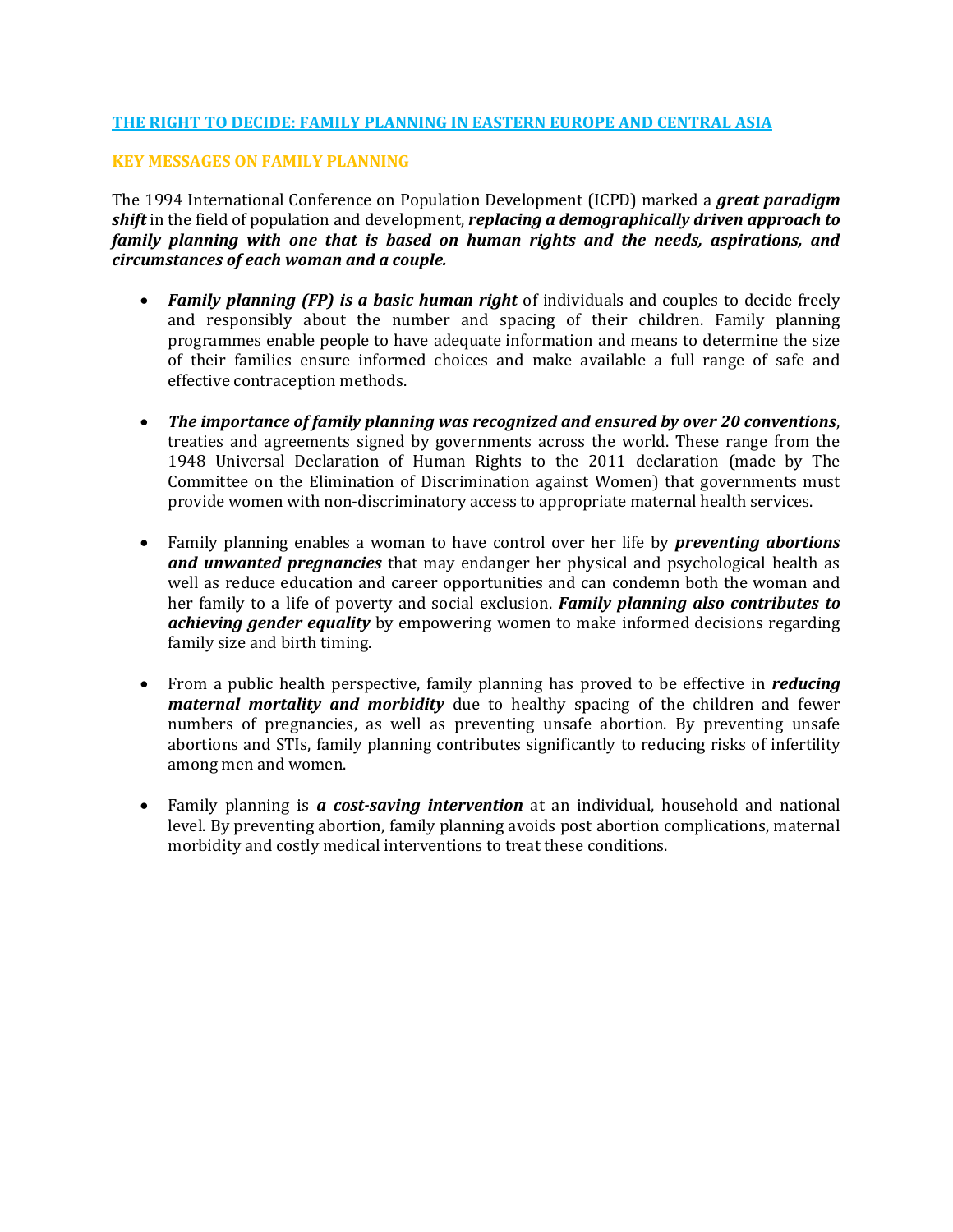### **POLITICAL ENVIRONMENT AND FAMILY PLANNING**

Middle-income countries are often characterized by high inequalities in terms of access to healthcare, and present diverse population dynamics such as low fertility, ageing and migration. In this context, population policies in many middle income countries in the EECA region are focused on encouraging population growth and raising the fertility rate.

To do this, many governments introduced incentives for pregnant women and increased access to maternal and neonatal health services. However, family planning services have not been given much attention in the effort to increase fertility, and in some countries, access to family planning education and support to access and choice of contraceptives by the public health sector has been reduced.

One of the reasons for reducing political and financial support to family planning is a belief that family planning negatively affects fertility rates. But this is not necessarily the case as the fact check shows.

Misunderstanding about the correlation between family planning, contraceptive use and fertility have led to proposals in the public sphere that include limiting access to family planning services in order to increase fertility rates. However, as history shows, such policies endanger the reproductive health of women and families and can actually lower the fertility rate.

In order to dispel misconceptions about family planning, contraception and population growth in Eastern Europe and Central Asia, the following document examines the issues in a regional context. It provides facts and figures, as well as human stories, to illustrate just what family planning means for people, and how policies on family planning affect their lives.

## **DISPARITIES IN ACCESSING MODERN CONTRACEPTION IN EASTERN EUROPE AND CENTRAL ASIA**

The following statistics refer to the region as being composed of the following countries: Albania, Armenia, Azerbaijan, Belarus, Bosnia and Herzegovina, Georgia, Kazakhstan, Kosovo (UNSC 1244), Kyrgyz Republic, Republic of Moldova, Russian Federation, Serbia, Tajikistan, the Former Yugoslav Republic of Macedonia, Turkmenistan, Ukraine and Uzbekistan.

The rate of modern contraceptive use is relatively low in the Eastern Europe and Central Asia. The region has a modern contraceptive prevalence rate of 54% for women in age group 15-49. This rate clearly lags behind Asia and the Pacific (62%) and Latin America and the Caribbean (67%).

National family planning programmes in Eastern Europe and Central Asia region have made significant progress during recent decades. However, this progress has been constrained by a number of factors including a decline in political and financial commitment to family planning. Out of seventeen UNFPA Programme Countries only five provide contraceptives to the public using the national budget. All others rely on the private sector or donor support. As a result the most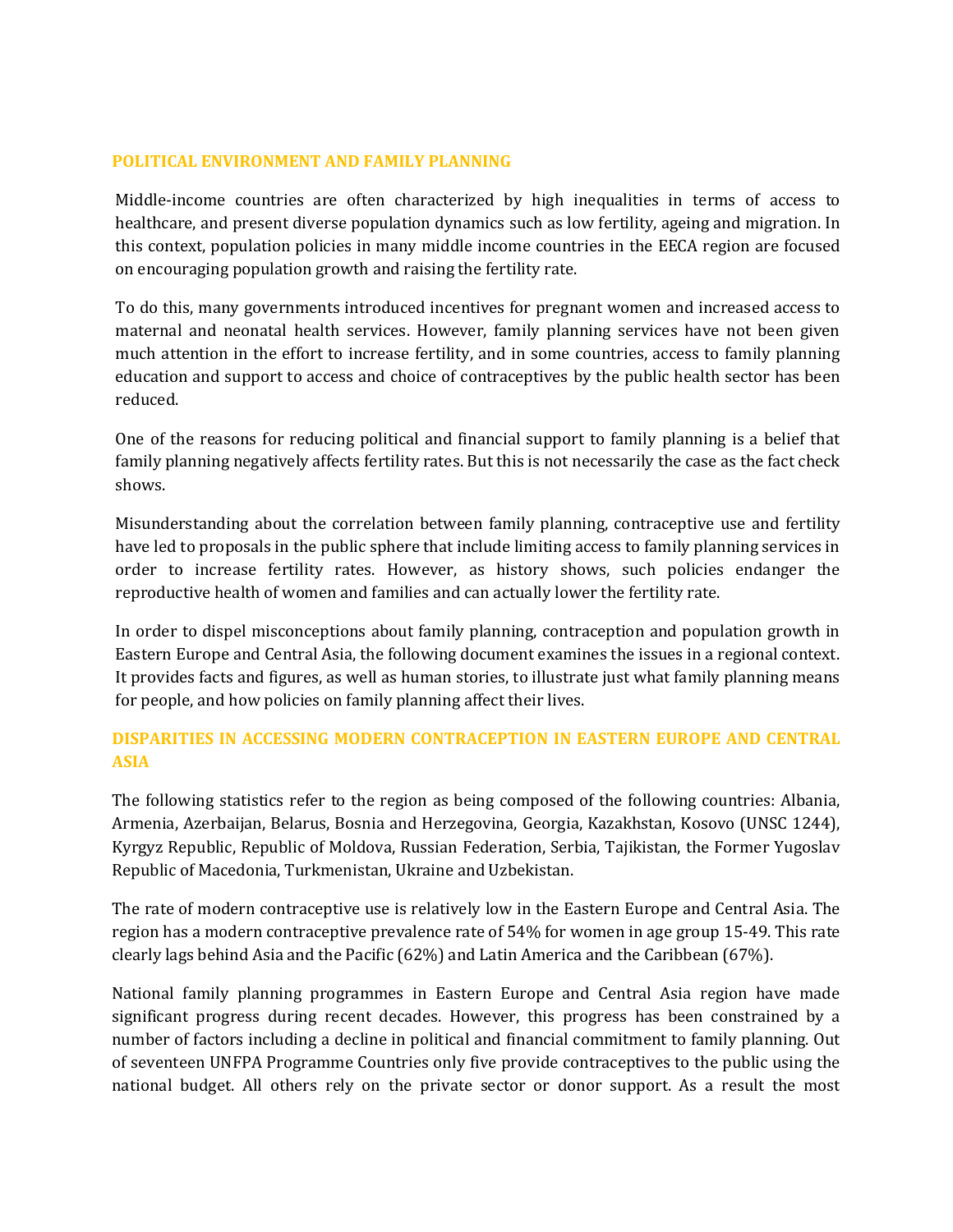disadvantaged populations lack access to affordable modern contraceptives and this contributes to high figures of abortion and in some cases maternal deaths.

Inequity in accessing and using family planning services remains a challenge that slows down the achievement of Millennium Development Goal (MDG) 5: Universal access to reproductive health including family planning.

The use of modern contraception significantly varies among countries. However in Albania for example, only 11% of currently married women use modern contraception, whereas in Uzbekistan this figure is 59%.

Furthermore, there are large disparities of access within countries related to income, age, gender, geographical location and marital status. Women with low income have less access to family planning services than their peers with higher income levels. Access in rural is significantly lower compared to urban locations.



*Graph 1: Use of modern contraception* 

*Source: WHO Health for all database.*

Moreover, there are a number of groups (such as adolescents, the urban poor, ethnic minorities and people living with HIV) who require special attention to ensure their access to family planning and sexual reproductive health services. They often face a combination of access barriers which lead to high rates of unintended pregnancy, increased risk of HIV and STIs and higher levels of unmet need for modern contraceptives.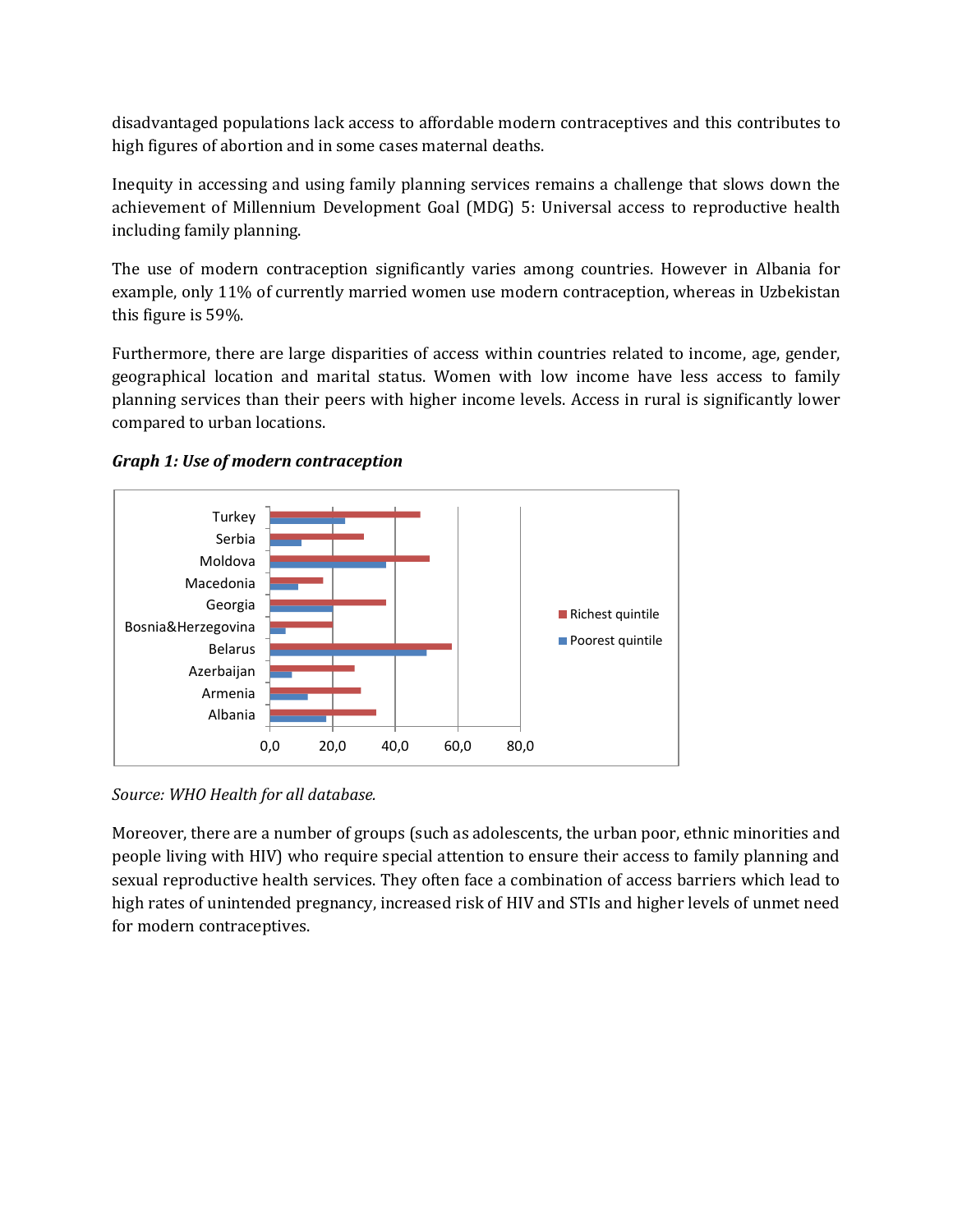### **MODERN CONTRACEPTIVES REDUCE ABORTION AND MATERNAL MORTALITY**

If the unmet need for contraceptives was met, worldwide, an estimated 26 million abortions would not take place this year. In Eastern Europe 48% of pregnancies are unwanted. The vast majority of these end in abortion (79%).

According to the 2012 State of the World Population report, "The evidence is strong that as modern contraception becomes more widely used, abortion rates fall (Westoff, 2008). For example, in Russian Federation, as the use of the intrauterine device and the pill increased by 74 between 1991 and 2001, abortion, which had been the primary means of fertility control for decades, fell by 61 per cent. Similar patterns are seen throughout the Eastern Europe and Central Asian countries where women previously lacked access to modern contraception (Westoff, 2005)."

In countries where **contraceptive methods and abortion were made illegal**, such as Romania, **maternal mortality was extremely high**. The graph below demonstrates the dramatic fall of maternal mortality after the legalization of abortion and modern contraceptives methods.





*Source: WHO Health for all database.*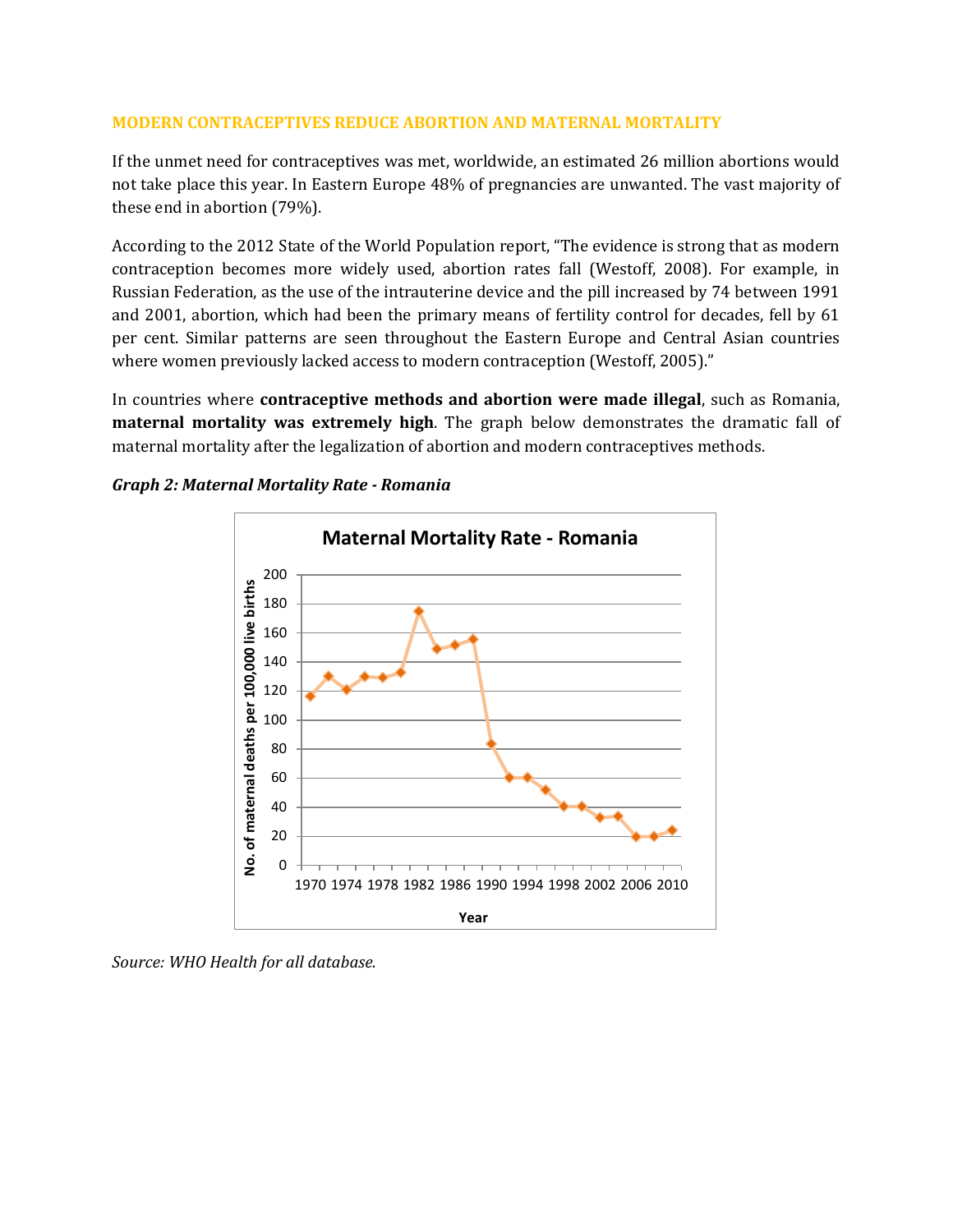### **YOUNG PEOPLE HAVE LIMITED ACCESS TO FAMILY PLANNING**

The health status of young people in the region is compromised by insufficient education and awareness of healthy SRH behaviour. It is also characterised by increased risk-taking coupled with low health service seeking behaviour and poor access to youth-friendly preventive and curative services.

While access to contraception and safe abortion may be widely available to adults, access to services in appropriate settings for youth is highly limited. Use of modern contraception among sexually active youth is low, despite increased awareness in recent years. For instance, in Albania (DHS, 2010) 12.9% of currently married young people aged 15-19 use modern contraception while 54.6% of them rely on traditional methods.

Lower access to modern contraception significantly increases the risk of adolescent pregnancy. In South Eastern Europe the adolescent pregnancy rate is 29.5 per 1000, more than 30% higher than the rate seen in developed countries (22.5 per 1000).

Theoretically, young people living in urban areas, attending schools or colleges and linked into youth networks were considered more likely to have access to SRH services. However, in at least nine countries, there is a legal age restriction to accessing SRH services without parental consent. In seven of these countries (Belarus, Kazakhstan Macedonia, Moldova, Tajikistan, Turkey and Uzbekistan), young people either had to be at least 18 years of age or married to access such services without the consent of their parents. The legal age restriction for accessing SRH services in Bulgaria and Russia was 16 and 15 years respectively.

Youth friendly services that provide family planning counselling and contraceptives to young people are not institutionalized in most countries. They still rely heavily on support from the international community and donors.

Many efforts have been made in the region to raise youth awareness of sexual and reproductive health and healthy lifestyle. In and out of school, SRH education has been supported by development partners and promoted by civil society. Although there are youth networks such as YPEER and YSAFE that provide young people with education and information on family planning, sexuality education in schools remains poor across the region.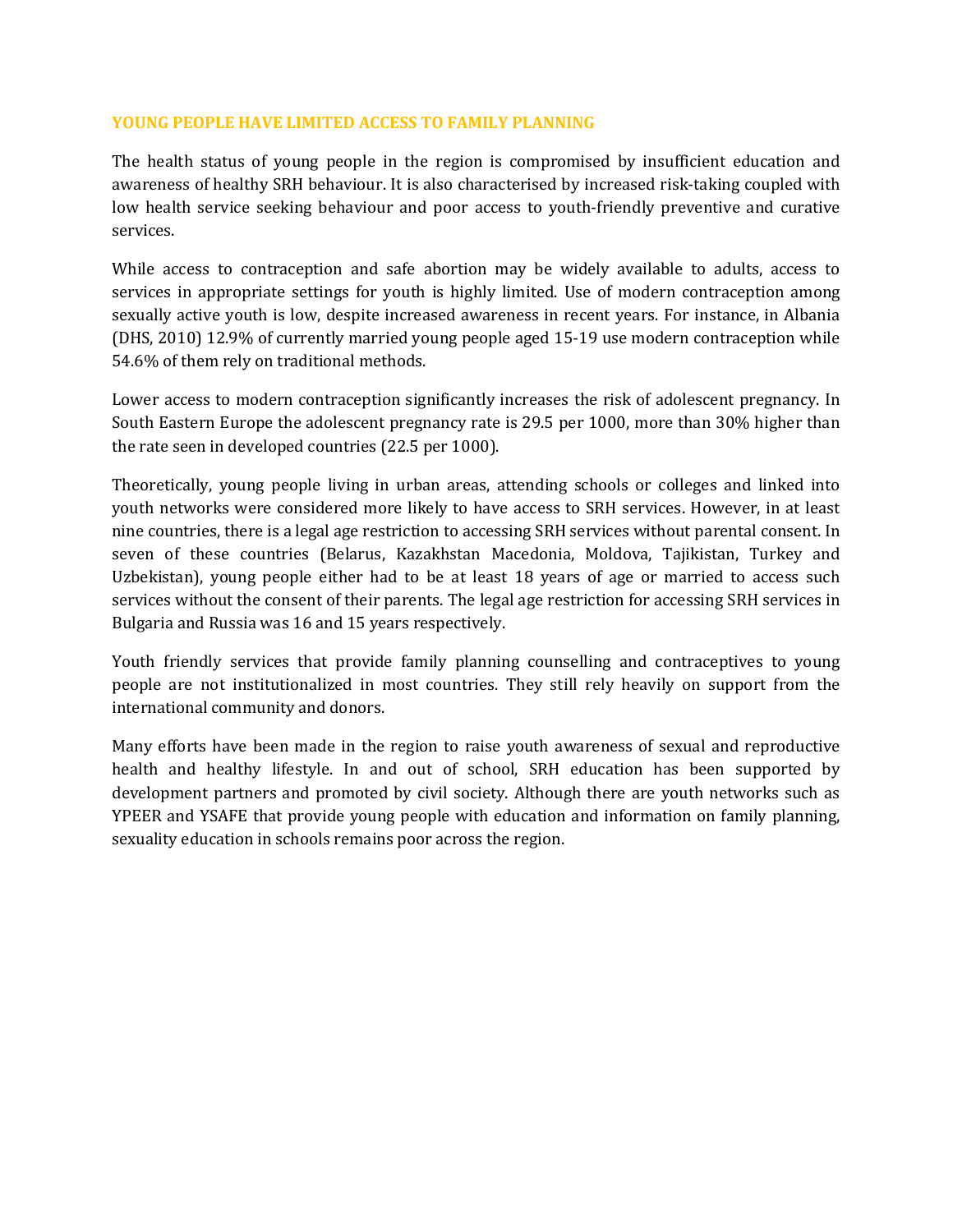## **THE COMPLEX RELTIONSHIP BETWEEN CONTRACEPTIVE USE, POPULATION GROWTH AND FERTILITY RATES**

With a total population of 401.9 million, Eastern Europe and Central Asia (EECA) region experiences an annual population growth of 0.3%, with a total fertility rate of 2.0 (2010-2015). This figure for the region is boosted by Turkey and Central Asian countries which generally demonstrate higher fertility rates and population growth as opposed to Eastern European.

Fertility rates are influenced by numerous factors, including migration, conflict and economic, social and political transformations in transition societies of the EECA region. They lead to changing family formation patterns, late marriage, delayed childbearing, increased cost of raising children and less favourable conditions for reconciling work and family life.

There are counties in the European region that demonstrate high use of modern contraceptive methods along with a high fertility rate and positive population growth. For example, France has a 75% modern contraceptive prevalence rate, with an average annual population growth of 0.5% and a fertility rate of 2.0. In comparison, Ukraine with a much lower modern contraceptive prevalence rate of 48%, has a fertility rate of only 1.5 experiences an annual population decline of 0.5%.



*Graph 3: Total fertility rates and contraceptive prevalence*

# *Source: WHO Health for all database and UNDESA Population Division*

Countries such as France and Sweden have succeeded in achieving a higher fertility rate by making changes to government policies that ensure access to contraceptive services, encourages women's participation in the labour market, fosters opportunities to reconcile work and family life and establishes social protection mechanisms for parents and children.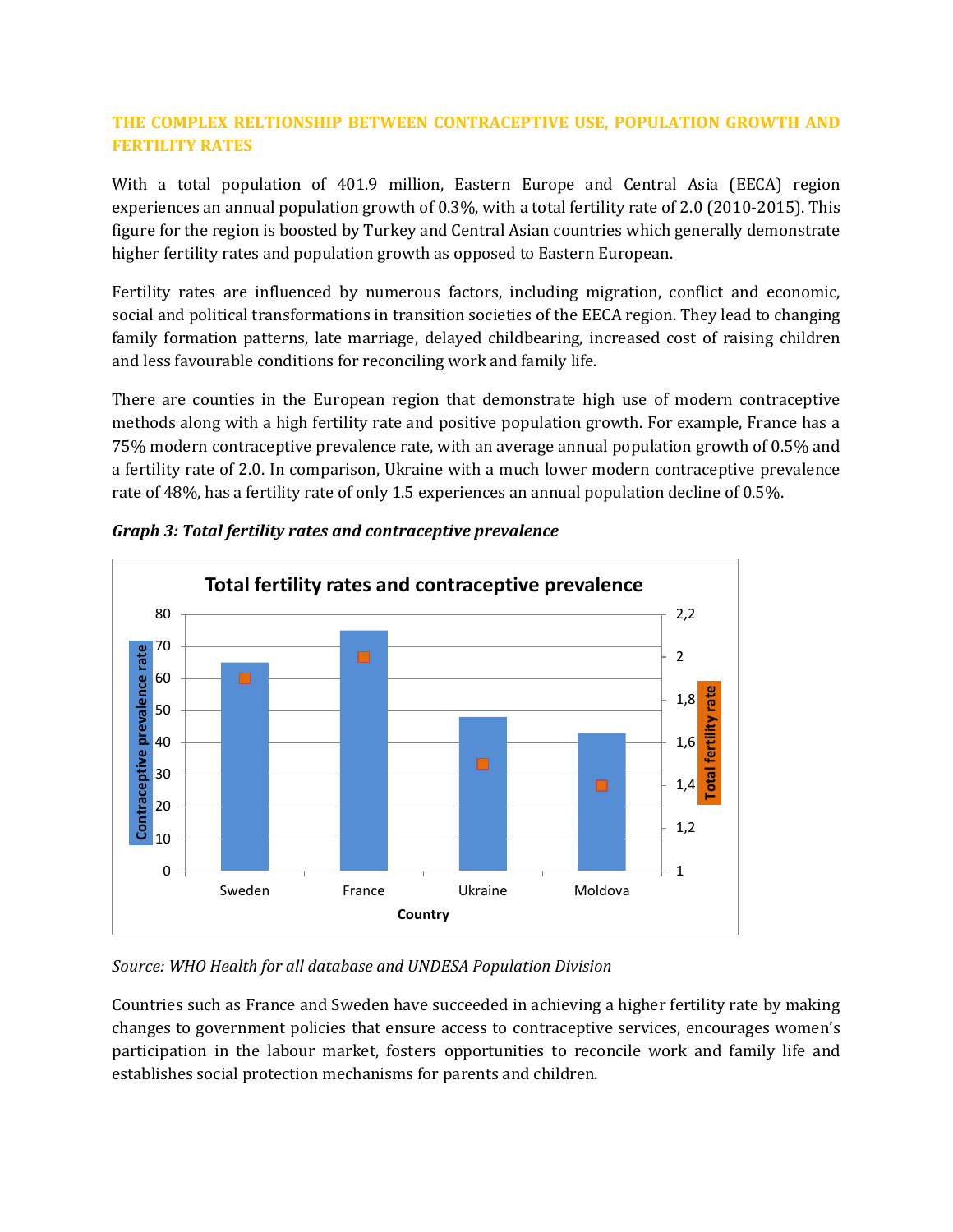### **THE UNFPA'S ROLE IN FAMILY PLANNING AND THE UNFINISHED AGENDA**

Due to the many reasons outlined so far, the UNFPA works to increase access to and utilization of quality family planning services across Eastern Europe and Central Asia. The UNFPA supports family planning programmes focused on scientific evidence about quality and effectiveness of programmes. It works to build national capacity to improve data on family planning, increase the demand for voluntary family planning and the integration of rights-based family planning into reproductive health services, maternal health care and HIV and STIs services.

The UNFPA works through partnerships with various agencies, civil society organizations and institutions to increase national ownership and strengthen political and financial support to family planning in the region, especially, when it comes to supply of contraceptives and other essential reproductive health commodities.

The UNFPA supports the assessment of the affordability of reproductive health commodities and this assists countries in exploring innovative and sustainable ways of providing an adequate supply for all to access.

Strengthening and repositioning family planning in Eastern Europe and Central Asia region is critical to improve the health of mothers and infants, strengthen gender equality and increase the life opportunities for young people.

Governments, civil society organizations, private sector and the international community should unite their efforts to:

- 1. Ensure that *country legislation and policies are enabling women and families to make informed choices and decisions* about their family size and birth spacing, and support women in education, effective employment and enhance the compatibility between female employment and childbearing;
- 2. Ensure that *the most vulnerable and disadvantaged populations have a free access to family planning information and services,* including modern contraceptives;
- 3. Strengthen *access of young people to comprehensive age appropriate sexuality education and youth friendly health services*;
- 4. Support *integration of voluntary family planning in other reproductive health related services*, especially at the primary health care.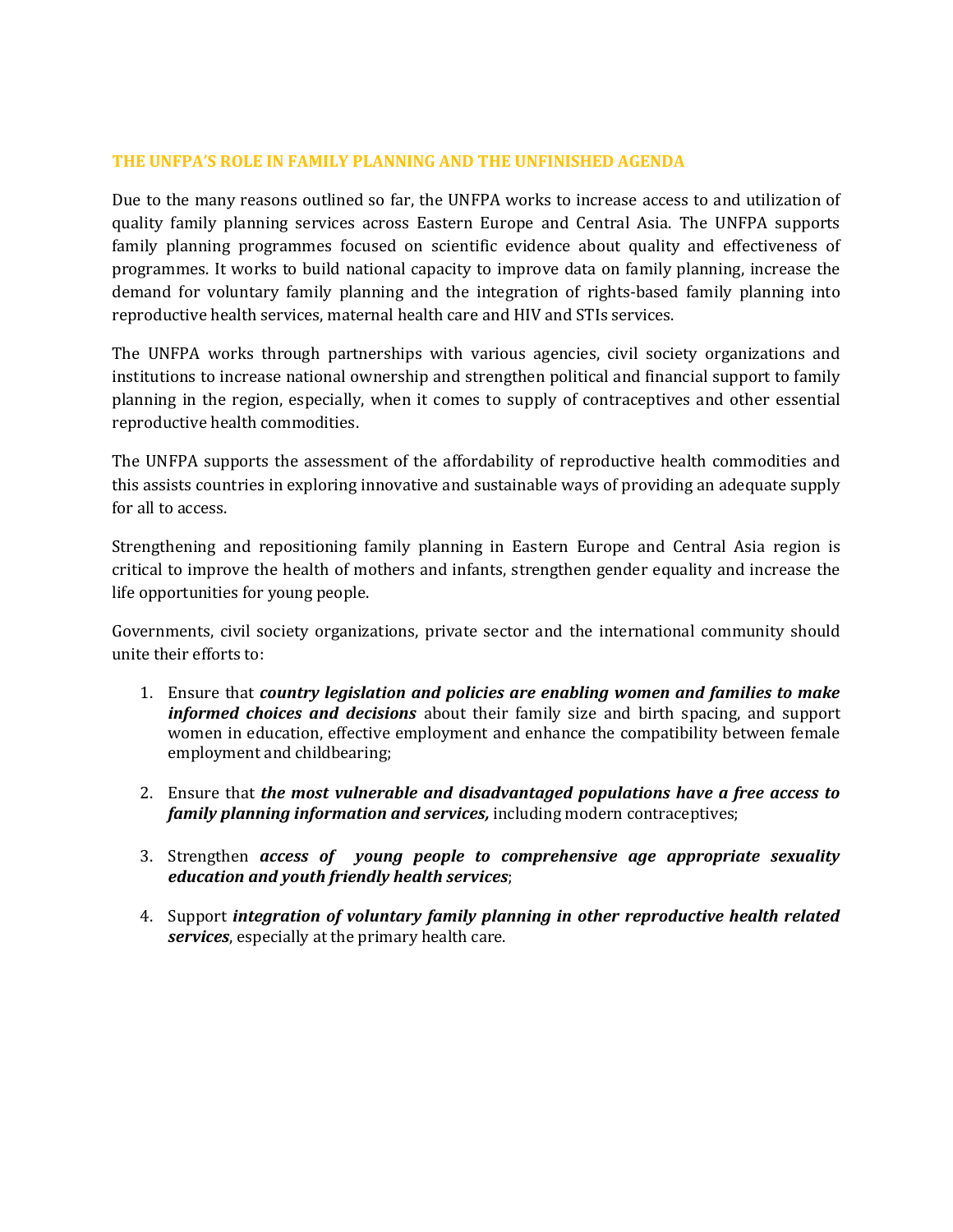#### **HUMAN STORIES**

In order to better illustrate what family planning means to mothers and families, it is useful to read accounts of people who have benefitted from it. The following two stories, from Ukraine and Tajikistan, examine trends, attitudes and issues associated with family planning in Eastern Europe and Central Asia.

#### **MODERN CONTRACEPTIVE METHODS IN UKRAINE**

Fertility rates have been declining in Ukraine for several decades. The economic crisis of the 1990s prompted a dramatic decline in people's incomes, well-being and health, which had an adverse effect on fertility, mortality and migration patterns and contributed to depopulation. The early 1990s, marked by a difficult and uncertain political and economic climate, was not conducive to raising a family. At the same time after independence, market conditions allowed many Ukrainian women to choose careers instead of a staying at home to raise families. Couples began postponing having children until they had good jobs and reliable incomes.

As a result of these trends, Ukraine's population shrank from 52.2 million to 45.6 million over the past 20 years, and today the fertility rate is 1.45--below the replacement level of 2.1.

Until recently, low birth rates in Ukraine were accompanied by a lack of knowledge of modern family planning methods, one manifestation of this being high abortion rates. Despite expansion of family planning services, abortion remained a relatively common family planning practice in Ukraine as couples relied on abortion as a means to have fewer children. Since the early 1990s there were up to one million abortions per year.

Today, however, because family planning is more readily available and understood, there are fewer unplanned pregnancies, and therefore fewer abortions. According to the Ministry of Health, there were 180,000 abortions performed in Ukraine in 2011.While this is still high compared to European standards, these figures indicate a significant decrease in abortions in the country.

Indeed for a long time, low birth rates in Ukraine were accompanied by poor knowledge of modern family planning methods. Today however as Ukrainians get more information on family planning, popular misconceptions of family planning as merely a method of reducing birth rates is being gradually replaced by a more modern view that family planning represents ways to protect the reproductive health of women, leading to having healthier children and living a healthier life.

This is evidenced by Tetyana, 31, and Volodymyr Naiavko, 37, the parents of four children who live in Lutsk in Western Ukraine which is in the Volyn' oblast. This region was the first region in Ukraine to experience population growth in recent years. The Naiavko family did their part to contribute to that growth with Olia, 10, Sasha, 8, Olenka, 6 , and little year-and-a-half old Olezhyk. This is a higher number of children than the average Ukrainian family would have.

Tetyana and Volodymyr have only one sibling each, but they both wanted to have a big family. Tetyana says she wanted more than two children because some of her happiest memories of her childhood were of visiting her grandparents and staying in one house with her aunts, uncles and cousins.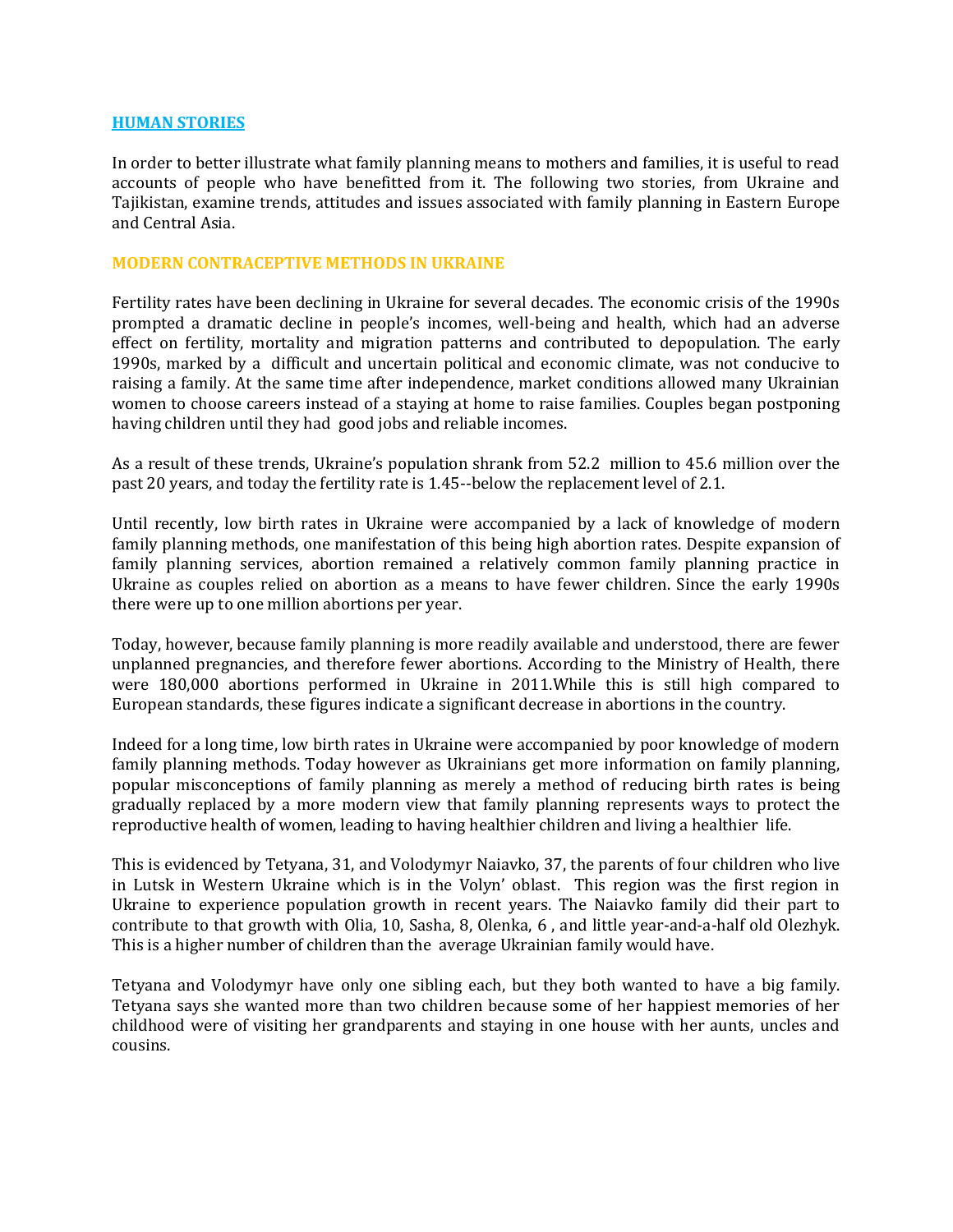"My mother is one of five daughters in her family and all five sisters have been very close all their lives. I wanted my children to have the same atmosphere at home and also the helping hand from their siblings in life after they've grown up," says Tetyana.

"Family planning and contraception practices should not be regarded as a factor which influences fertility rates in Ukraine. There are other factors such as income levels of families, housing conditions etc. Contraception practices are a means to implement the reproductive choice of a person. Of course, the availability of contraception methods facilitates the decrease in the fertility rates because it lowers the number of unwanted pregnancies. However, it is not correct to state that contraception is a deciding factor of lower fertility," explains Iryna Kurylo, head of the Department of Quality of Demographic Processes and Demographic Policy of the Mykhailo Ptukha Institute for Demography and Social Studies, Ukraine's National Academy of Sciences.

Having decided to have at least three children, Tetyana and her husband also wanted to make sure they were born when Tetyana was ready in order not to compromise her health, so they made sure that there was an interval between the births of their children.

The timing of the births also allowed Tetyana to be able to respond to the needs of her children. As she says, when the first baby was born she had to adapt her life to the needs of another person who depended on her entirely. The birth of the second child two years later meant she had to learn to divide her time between her children and ensure that both of them got the attention they needed.

By the time Olenka was born,Tetyana had enough experience to take care of all her children. She says there is no big difference between having two, three or even four children in the house.

From the financial point of view, having intervals between births allowed the family to manage their income. As children's needs are often quite costly, young couples should make sure that they can provide for the children. The births of all four children in the family were planned. So the use of family planning was a natural choice for the family.

"Abortion is just not an option for me. I could never have one, so I had to take precautions. Although some people say that the use of contraceptive medications can be regarded as a 'small abortion', I do not think so. This was my choice," says Tetyana.

It was a joint decision of Tetyana and Volodymyr to use family planning methods. The family tried various methods and chose one that was the best for them, in consultation with her doctor.

Tetyana and Volodymyr both attended a "mother's school" which is a one week-long course designed for women expecting babies and their partners. Lectures on contraception are a part of the curriculum. Volodymyr was also present in the delivery room as a birth partner when the three younger children were born.

"There is a great need in getting information to young people. When we organize small workshops for students in the Universities or vocational schools we always have a large attendance," says Svitlana Demchuk coordinator in Volyn' oblast of the USAID-funded project, "Together for Health."

As a practicing gynaecologist she observes that women are less suspicious about contraceptive pills, but they are also willing to learn about other methods. As a consequence of this interest, there is a constant decrease in abortions and better health of women.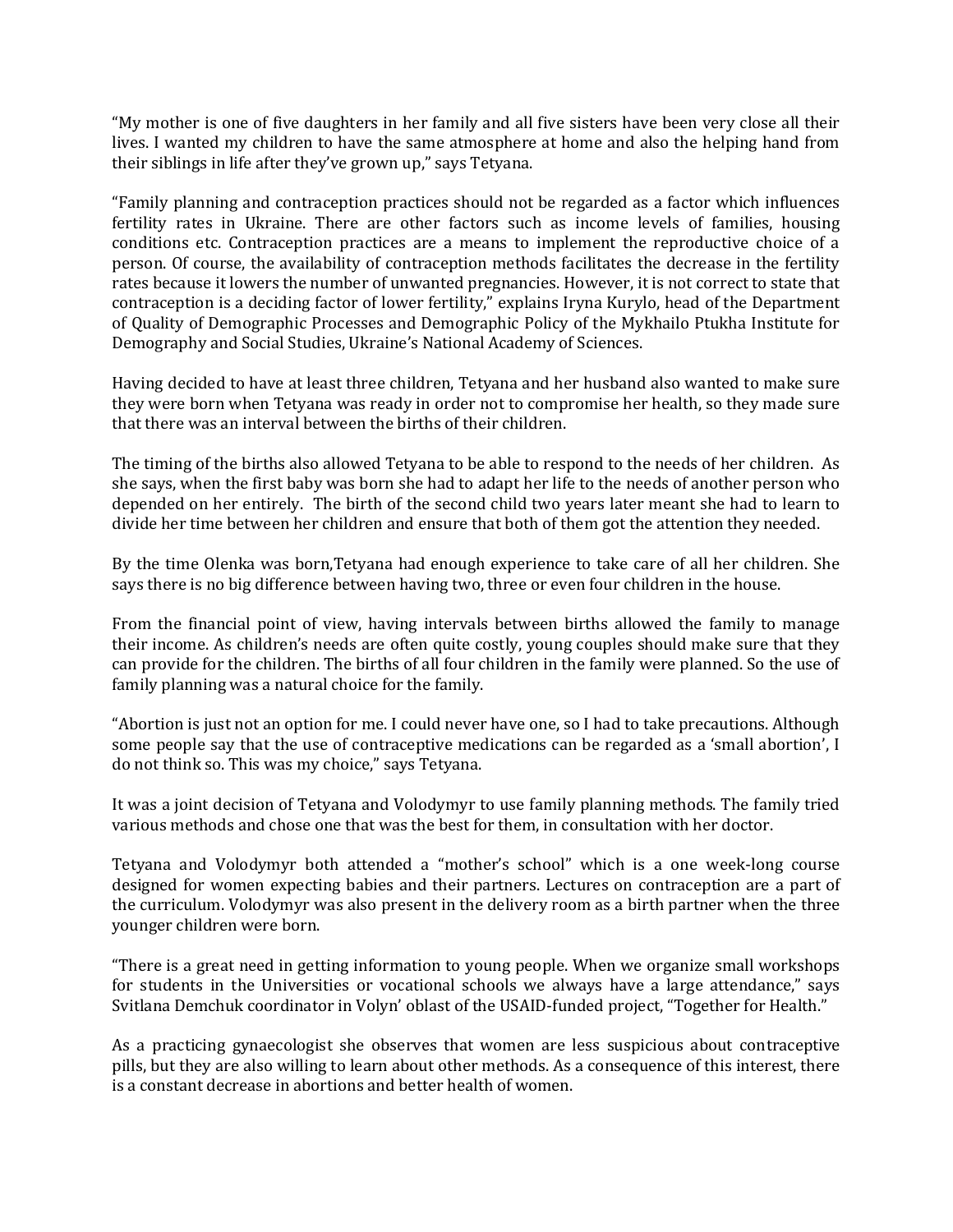Both Tetyana and Volodymyr have received good educations. Volodymyr holds a degree in engineering and Tetyana is trained to be a medical technician. After the birth of their first child, Tetyana decided to concentrate on their children and stop working so now Volodymyr is responsible for their economic well-being.

The family manages their spending carefully and their financial situation is good. When we met Tetyana, Volodymyr and their three children for this story they were on holiday in Crimea, a popular holiday destination for many Ukrainians. Olezhyk, the youngest child, stayed in Lutsk with his grandparents as he's too little for a trip that lasts more than 20 hours. The family told us about their plans to build a house on the outskirts of Lutsk since their apartment became too small for the household.

Tetyana is one of many women in Ukraine who chose modern family planning methods in recent years. Young people in Ukraine increasingly seek information about modern contraception methods.

When asked if she wants to have any more children, Tetyana laughs and says she and her husband did not close the shop yet, but the next baby will not come up in the nearest future.

### **POVERTY, RELIGION AND MOTHERS-IN-LAW: THE DRIVERS OF CONTRACEPTION IN TAJIKISTAN**

"Things were different in my day," says 70-year-old Tojigul Qurbonova, a mother of 10 from southern Tajikistan. "Mothers with a lot of children were showered with benefits and had a good life," she adds as she proudly sports a "Mother Hero" certificate she was awarded in 1980.

The Soviet Union encouraged and supported big families. Mothers with more than five children were awarded gold medals, flats, telephones, and received financial help in the form of child benefits, fully paid extended maternity leave and early retirement.

"It was fully deserved," sighs Tojigul. "Having so many children takes up all your energy, and you age early." Tojigul, who has 31 grandchildren and is now familiar with modern family planning methods, wants to protect her daughters and kelins (daughters-in-law) from hardships caused by having a large family, and regularly brings them to the reproductive health centre in Khovaling for free consultations and contraceptives. In some areas of Tajikistan, tradition dictates that the kelin (or kelins) lives with her husband and the in-laws. The mother-in-law takes major decisions in the household, including those related to the number and spacing of her grandchildren.

The reproductive health centres were established under the auspices of the Ministry of Health, and since 1999 have received help from UNFPA that provides them with modern contraceptives: orals, injectables and condoms. These are available to the local population for free. "Our centre serves 11,460 people, and up to 20 women visit us every day," says Zebunisso Tavalloeva, a resident midwife, who has been involved with the centre in Khovaling since 1981. "Women start using contraception for various reasons—in most cases it's their economic situation, or they want a break between babies. It shows that the women, even in this remote region, are aware of birth control methods and the services we provide, and keen to exercise their human right to plan the family with the approval of their mothers-in-law and husbands."

The right to family planning is explicitly mentioned in only one human rights treaty, the Convention on the Elimination of All Forms of Discrimination Against Women, which was adopted in 1979,